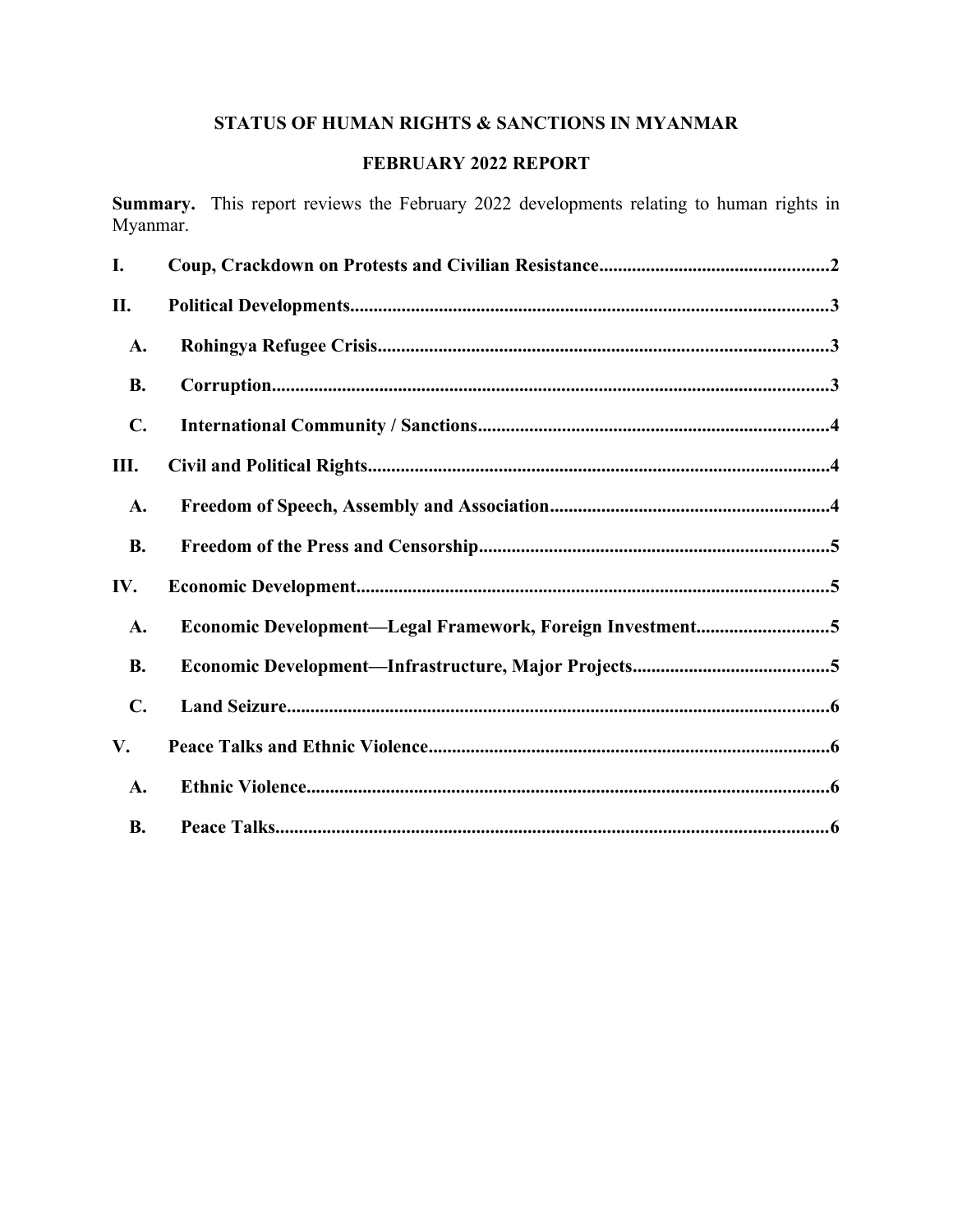#### <span id="page-1-0"></span>**I. Coup, Crackdown on Protests and Civilian Resistance**

The Yangon Division Command of the parallel National Unity Government ("NUG") launched bomb attacks on various military posts on February 1, the one-year anniversary of the military coup.<sup>[1](#page-7-0)</sup> Over 40 troops were killed in mid-February when resistance groups attacked two bases of Pyu Saw Htee, a pro-military group of fighters, in Pale Township, Sagaing Region.<sup>[2](#page-7-1)</sup> On February 23, the People's Defense Force ("PDF") conducted multiple raids and ambushes in 3 towns in Sagaing Region, resulting in the deaths of around 50 military personnel, according to the PDF. $3$ 

<span id="page-1-3"></span><span id="page-1-2"></span><span id="page-1-1"></span>Around 100 soldiers and members of the pro-military Pyu Saw Htee group raided a defense force base in Thayet Kan.<sup>[4](#page-7-3)</sup> Six resistance fighters were killed, including the group's leader, who was beheaded by soldiers.<sup>[5](#page-7-4)</sup> Troops also raided a base in neighboring Myinmu Township, killing two and arresting 10 resistance fighters.<sup>[6](#page-7-5)</sup>

<span id="page-1-6"></span><span id="page-1-5"></span><span id="page-1-4"></span>An increasing number of soldiers are defecting to the resistance. On February 24, news spread of a lieutenant colonel defecting from the army.<sup>[7](#page-7-6)</sup> His rank is one of the highest of those who have defected. $8$  Around 2,000 troops have defected from the military since the coup last February, according to Captain Lin Htet Aung, a member of the Civil Disobedience Movement.<sup>[9](#page-7-8)</sup>

<span id="page-1-9"></span><span id="page-1-8"></span><span id="page-1-7"></span>Regime troops targeted crude oil fields in Pauk and Myaing townships in Magway Region, demanding up to 500,000 kyats (USD\$280) from owners of these drilling operations to spare the fields.<sup>[10](#page-7-9)</sup> The troops burned hundreds of oil wells and killed six civilians from late January to early February.<sup>[11](#page-7-10)</sup> Around the same time, troops attacked Thantlang, a town in Chin State, burning down almost 100 buildings.<sup>[12](#page-7-11)</sup> Around six soldiers died during the clash between the military and resistance groups.<sup>[13](#page-7-12)</sup> In another township in Chin State, troops raided and set fire to medical equipment in Wanma Thu District Hospital on February 18 because they believed that the hospital was treating resistance fighters.<sup>[14](#page-7-13)</sup>

<span id="page-1-14"></span><span id="page-1-13"></span><span id="page-1-12"></span><span id="page-1-11"></span><span id="page-1-10"></span>On January 30, regime troops raided a village in Wetlet Township and forced residents to flee their homes.<sup>[15](#page-7-14)</sup> When villagers returned on February 3, they discovered the burned bodies of six villagers that had been detained by troops earlier that week.<sup>[16](#page-7-15)</sup>

<span id="page-1-16"></span><span id="page-1-15"></span>Around 100 troops raided Pu Tee village on February 5, looting homes, burning down rice fields and killing livestock. [17](#page-7-16) They then went to a neighboring village and burned down 20 houses.<sup>[18](#page-7-17)</sup> Also in Sagaing Region, five members of the local defense force were killed when the military raided a village in Kawlin Township on February 8. Troops also burned down six homes and four cars.<sup>[19](#page-7-18)</sup> In Pale Township, troops burned down around 270 houses in Chaung Oo village. $20$ 

<span id="page-1-20"></span><span id="page-1-19"></span><span id="page-1-18"></span><span id="page-1-17"></span>Troops targeted four villages in Taze Township, Sagaing Region during the first two weeks of February,<sup>[21](#page-7-20)</sup> forcing around 5,000 residents to flee the area.<sup>[22](#page-7-21)</sup> Almost 80 houses were burned down,<sup>[23](#page-7-22)</sup> with about 39 destroyed in Taze Township from February 11 to  $14.^{24}$  $14.^{24}$  $14.^{24}$  Later in February, the military destroyed what was left of the village of In Pin Thar.

<span id="page-1-25"></span><span id="page-1-24"></span><span id="page-1-23"></span><span id="page-1-22"></span><span id="page-1-21"></span>Despite warnings from the military of criminal prosecution, many people participated in the silent strike on February 1 to mark the one-year anniversary of the military coup.<sup>[25](#page-7-24)</sup> Streets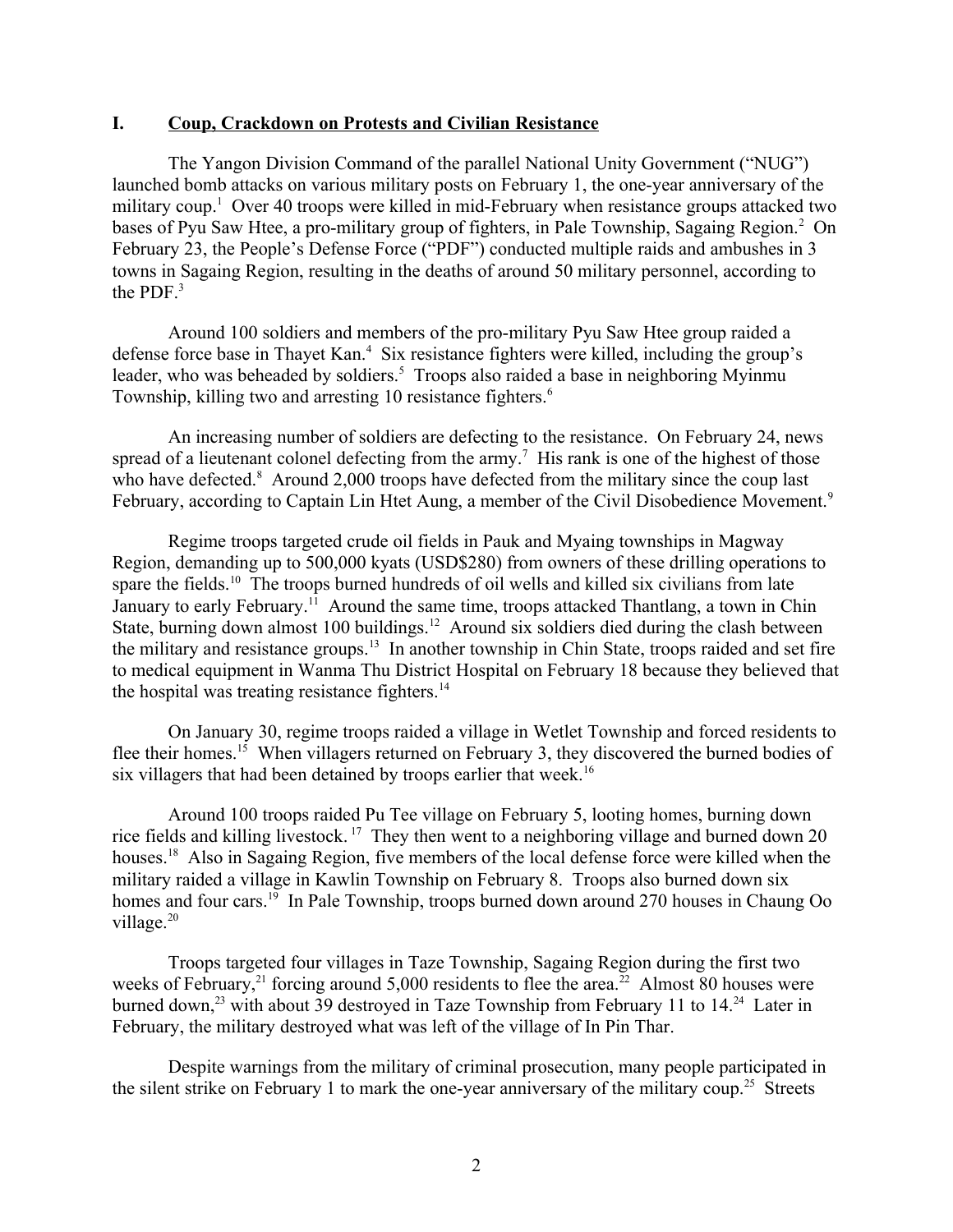were empty and stores were closed across the country.<sup>[26](#page-7-25)</sup> Small anti-military regime rallies also took place prior to the silent strike on the morning of February  $1<sup>27</sup>$  $1<sup>27</sup>$  $1<sup>27</sup>$ 

<span id="page-2-4"></span><span id="page-2-3"></span>In Monywa, two women on motorcycles, who were distributing anti-regime flyers with other protestors, were rammed from behind by a car.[28](#page-7-27) Five youths who participated in the protests were arrested.<sup>[29](#page-7-28)</sup> The military also organized shopping trips and car or motorbike rides for residents to ensure there were people on the road and in markets during the strike.<sup>[30](#page-7-29)</sup> There were even military-organized marathon and bicycle races, where motorists were given a liter of free gas if they were on the streets during the strike.<sup>[31](#page-7-30)</sup> Military supporters took to the streets to voice their support for the regime. During one of these processions, a grenade exploded and killed two people<sup>[32](#page-7-31)</sup> and injured 38 others.<sup>[33](#page-7-32)</sup>

<span id="page-2-11"></span><span id="page-2-10"></span><span id="page-2-9"></span><span id="page-2-8"></span><span id="page-2-7"></span><span id="page-2-6"></span><span id="page-2-5"></span>The junta is increasingly confiscating the property of citizens who support the revolutionary movement after previously mainly seizing the homes of National League for Democracy members.<sup>[34](#page-7-33)</sup> In Yangon, the junta sealed off the Thingangyun Township home of celebrity couple Lynn Lynn and Chit Thu Wai, who went into hiding after last year's coup, becoming some of the first celebrities to join the anti-regime movement.<sup>[35](#page-7-34)</sup> The singers face arrest warrants for alleged incitement over their anti-regime activities.<sup>[36](#page-7-35)</sup> The junta also confiscated the home of Ko Thalun Zaung Htet, editor-in-chief of Khit Thit Media, an independent group covering junta atrocities and the revolutionary movement.<sup>[37](#page-7-36)</sup> Additionally, all property belonging to the Mahar Rescue group, which is providing free health care for COVID-19 patients in the city, was sealed off for allegedly associating with the PDF.[38](#page-7-37) At least eight members of the group were detained during the raid.<sup>[39](#page-7-38)</sup>

# **II. Political Developments**

## <span id="page-2-16"></span><span id="page-2-15"></span><span id="page-2-14"></span><span id="page-2-13"></span><span id="page-2-12"></span><span id="page-2-2"></span><span id="page-2-1"></span>**A. Rohingya Refugee Crisis**

Please see International Community / Sanctions below for an update on the International Court of Justice case regarding the alleged genocide of the Rohingya.

## <span id="page-2-20"></span><span id="page-2-19"></span><span id="page-2-18"></span><span id="page-2-17"></span><span id="page-2-0"></span>**B. Corruption**

Myanmar's junta filed an eleventh corruption charge against ousted leader Aung San Suu Kyi on February 3, the latest in a slew of indictments against the Nobel laureate who faces more than 150 years in prison factoring in all charges.<sup>[40](#page-7-39)</sup> The regime alleges that Aung San Suu Kyi received US\$550,000 as a donation for a charity foundation named after her mother.<sup>[41](#page-7-40)</sup> The corruption charge carries a possible 15-year jail term.<sup>[42](#page-7-41)</sup>

<span id="page-2-22"></span><span id="page-2-21"></span>Bago Region's ousted National League for Democracy ("NLD") chief minister, Win Thein, has been sentenced to 20 years' imprisonment with hard labor for corruption.<sup>[43](#page-7-42)</sup> The junta accursed Win Thein of misusing state funds, bribery and breaching financial procedures in managing regional development and preventing COVID-19 under the Anti-Corruption Law.<sup>[44](#page-7-43)</sup> Win Thein was detained during the coup.<sup>[45](#page-7-44)</sup>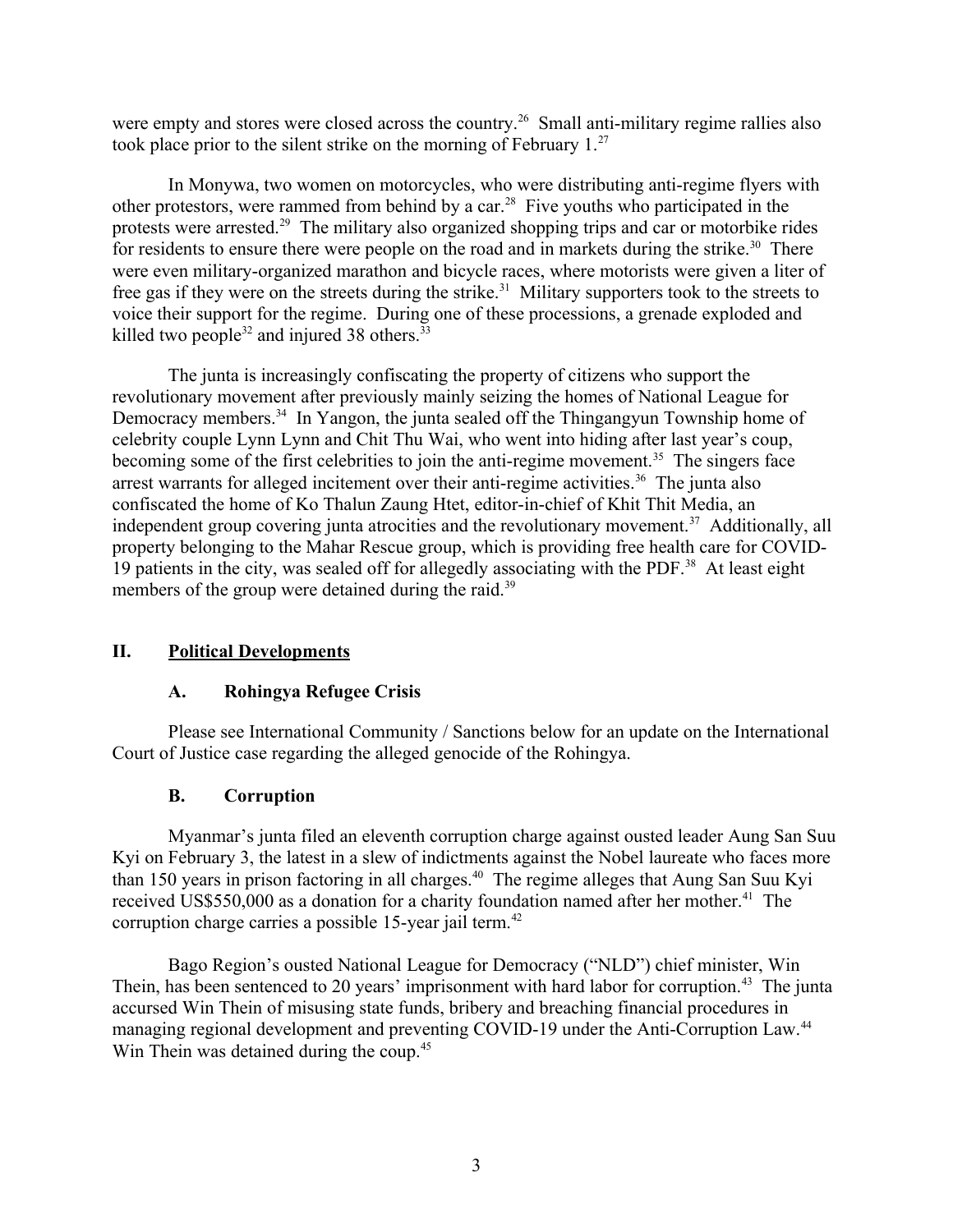### <span id="page-3-4"></span><span id="page-3-3"></span><span id="page-3-2"></span>**C. International Community / Sanctions**

In its first appearance before the International Court of Justice ("ICJ"), the Myanmar junta urged the ICJ to drop the genocide case for the alleged persecution of the Rohingya brought by the Gambia and backed by the Organization of Islamic Cooperation, a 57-nation body that represents global Muslim interests, Canada and the Netherlands.<sup>[46](#page-7-45)</sup> The Gambia dismissed an argument by Myanmar that the Gambia is acting as a proxy for the Organization of Islamic Cooperation and not as a "country in its own right" in the case against Myanmar.<sup>[47](#page-8-0)</sup> Leading up to the proceedings, a crowd of protestors gathered in front of the ICJ to show their support for the victims of Myanmar military violence.<sup>[48](#page-8-1)</sup>

<span id="page-3-5"></span>The European Union ("EU") announced sanctions on 22 additional officials from Myanmar's military junta and four companies over the ongoing crackdown on civilians following the 2021 coup.<sup>[49](#page-8-2)</sup> Following the announcement, Human Rights Watch called on the EU and other countries to enforce additional sanctions targeting the Myanmar junta and the state-owned oil company, Myanmar Oil and Gas Enterprise.<sup>[50](#page-8-3)</sup>

<span id="page-3-7"></span><span id="page-3-6"></span>According to a report from the United Nations ("UN") Special Rapporteur on Myanmar, China, Russia and Serbia continue to supply the Myanmar junta with weapons that have been used to attack civilians since the coup in February 2021.<sup>[51](#page-8-4)</sup> Additionally, a Justice for Myanmar report identifies six ASEAN countries—Cambodia, Indonesia, the Philippines, Singapore, Thailand and Vietnam—that continue to supply arms, funds and investments to the Myanmar military.<sup>[52](#page-8-5)</sup>

<span id="page-3-9"></span><span id="page-3-8"></span>On the one-year anniversary of the military coup in early February, numerous countries and international bodies, including the UN Security Council<sup>[53](#page-8-6)</sup> and ASEAN<sup>[54](#page-8-7)</sup>, called for an immediate cessation of violence and expressed support for the Myanmar people's struggle against the military.<sup>[55](#page-8-8)</sup>

<span id="page-3-12"></span>UN Special Envoy Dr. Noeleen Heyzer received criticism following an interview in which she appeared to advocate for a power sharing arrangement with the junta as a path to peace.<sup>[56](#page-8-9)</sup> The junta accused the UN of interfering in its affairs,<sup>[57](#page-8-10)</sup> and 247 civil society organizations ("CSOs") issued a joint statement condemning the notion. To address the CSOs' concerns, Dr. Heyzer met with representatives of 20 CSOs during which the CSOs took a hard line stance against the inclusion of the Myanmar military in Myanmar's politics.<sup>[58](#page-8-11)</sup>

### <span id="page-3-13"></span>**III. Civil and Political Rights**

### <span id="page-3-18"></span><span id="page-3-17"></span><span id="page-3-16"></span><span id="page-3-15"></span><span id="page-3-14"></span><span id="page-3-11"></span><span id="page-3-10"></span><span id="page-3-1"></span><span id="page-3-0"></span>**A. Freedom of Speech, Assembly and Association**

The Myanmar junta-appointed Union Election Commission ("UEC") threatened the NLD and the Shan Nationalities League for Democracy ("SNLD"), two major political parties that won majorities in the 2020 general election, with disbandment if they did not comply with its order to submit their financial accounts for inspection by March 9.<sup>[59](#page-8-12)</sup> The UEC ordered the NLD, the SNLD and two other parties to appear before it on February 14 to verify their financial accounts and expenses, but neither the NLD nor the SNLD appeared.<sup>[60](#page-8-13)</sup> According to the UEC, the parties violated the law, which is punishable with a three-year suspension and disbandment.<sup>[61](#page-8-14)</sup>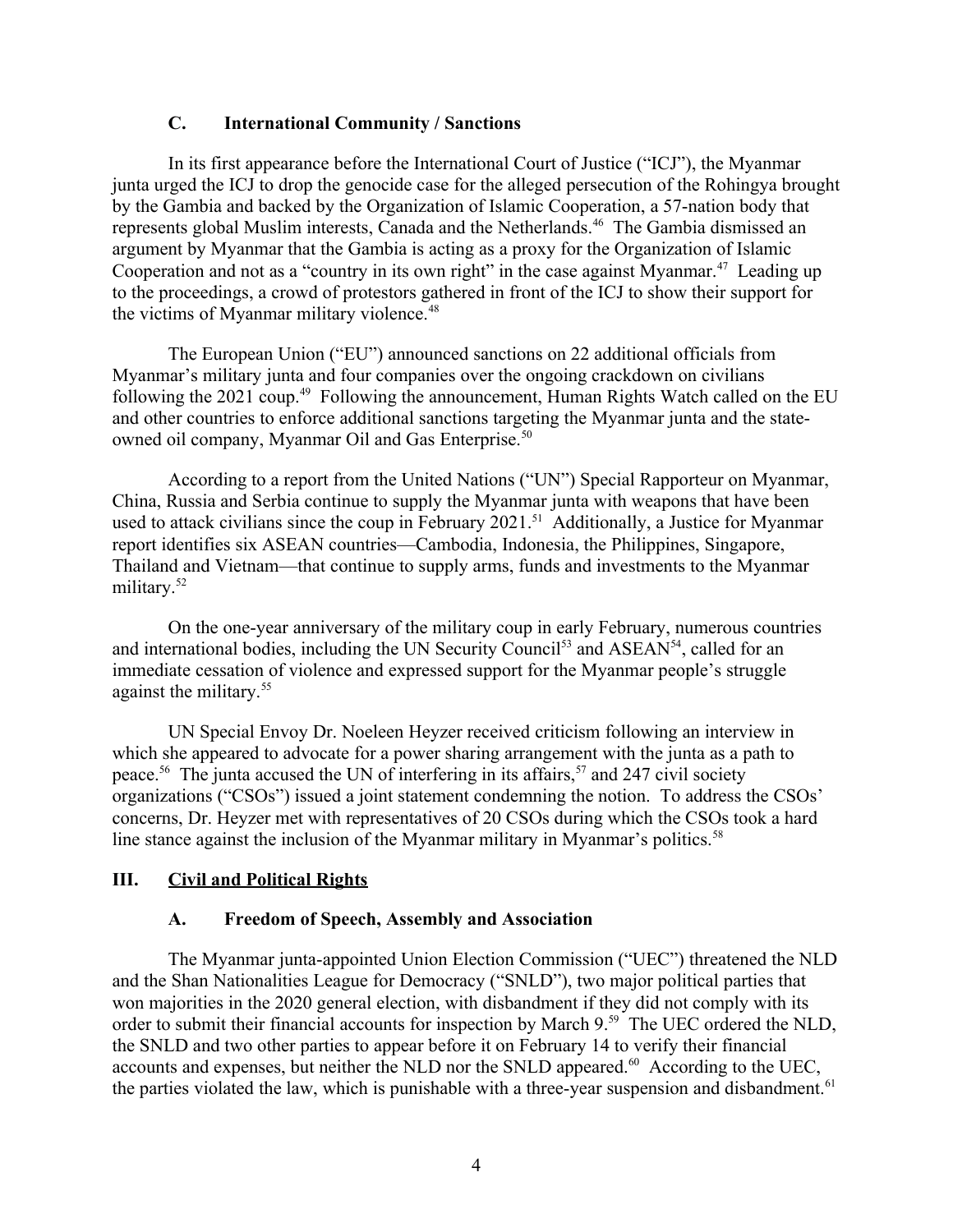The junta cut internet access in the Sagaing Region, where an armed resistance is fighting the regime.<sup>[62](#page-8-15)</sup> Internet access was also cut last September in Ayadaw, Yinmabin, Kani, Pale, Ye-U, Taze and Budalin townships in the region. The lack of internet limits citizens' ability to avoid raids by the junta and to protect themselves from attacks.<sup>[63](#page-8-16)</sup>

<span id="page-4-5"></span><span id="page-4-4"></span>The military has arrested and charged at least 109 people, mostly from Yangon Region, for their social media posts in support of the anti-regime movement throughout the week following the silent strike. $64$ 

<span id="page-4-6"></span>Eleven people, including several leaders from the NUG, a veteran student leader and social media influencers, had their citizenship revoked according to an announcement made on March 4.<sup>[65](#page-8-18)</sup>

<span id="page-4-7"></span>The junta announced an amnesty for 814 prisoners to mark Union Day.<sup>[66](#page-8-19)</sup> However, the amnesty did not include any political dissidents.<sup> $67$ </sup> The prisoners were released on the condition that if they are convicted of another offense in the future, they will have to serve the remainder of their previous sentence in addition to any new one.<sup>[68](#page-8-21)</sup> As of February 11, 9,087 people have been detained for anti-regime activities since last year's coup, according to the Assistance Association for Political Prisoners.<sup>[69](#page-8-22)</sup> 703 of those have been convicted and imprisoned, with 45 of them, including two teenagers, given the death sentence.<sup>[70](#page-8-23)</sup>

## <span id="page-4-11"></span><span id="page-4-10"></span><span id="page-4-9"></span><span id="page-4-8"></span><span id="page-4-3"></span>**B. Freedom of the Press and Censorship**

<span id="page-4-12"></span>There have been no material updates since the prior report.

## **IV. Economic Development**

# <span id="page-4-2"></span><span id="page-4-1"></span>**A. Economic Development—Legal Framework, Foreign Investment**

Japanese beverage company Kirin Holdings is set to exit its Myanmar operations after it concluded it could not resolve a dispute with its military-backed partner, the company announced on February 14.[71](#page-8-24) Kirin will begin procedures to shut down its business in the country, which it operates as a joint venture with military-owned Myanmar Economic Holdings ("MEHL"). Although Kirin is considering options for the divestment of its interest in the venture, including sales to a third-party company, it is aiming to complete the deal by June.<sup>[72](#page-8-25)</sup>

<span id="page-4-13"></span>The Myanmar military gave regulatory approval to the sale of Norwegian telecom giant Telenor Group's Myanmar operation to Lebanon's M1 Group on February 24 after months of stalling the process.<sup>[73](#page-8-26)</sup> The Myanmar military initially blocked the sale when M1 was the sole buyer, but the Lebanese company agreed to transfer a controlling stake in the venture to a Myanmar firm called Shwe Byain Phyu, which has strong ties to the military.<sup>[74](#page-8-27)</sup>

# <span id="page-4-17"></span><span id="page-4-16"></span><span id="page-4-15"></span><span id="page-4-14"></span><span id="page-4-0"></span>**B. Economic Development—Infrastructure, Major Projects**

On January 21, the Kanbawza Group of Companies dissolved its subsidiary Nilar Yoma Gems Co. Ltd., which engaged in jade mining through a venture with military-owned MEHL.<sup>[75](#page-8-28)</sup> The company operated the jade mine in Sagaing Region in partnership with MEHL for many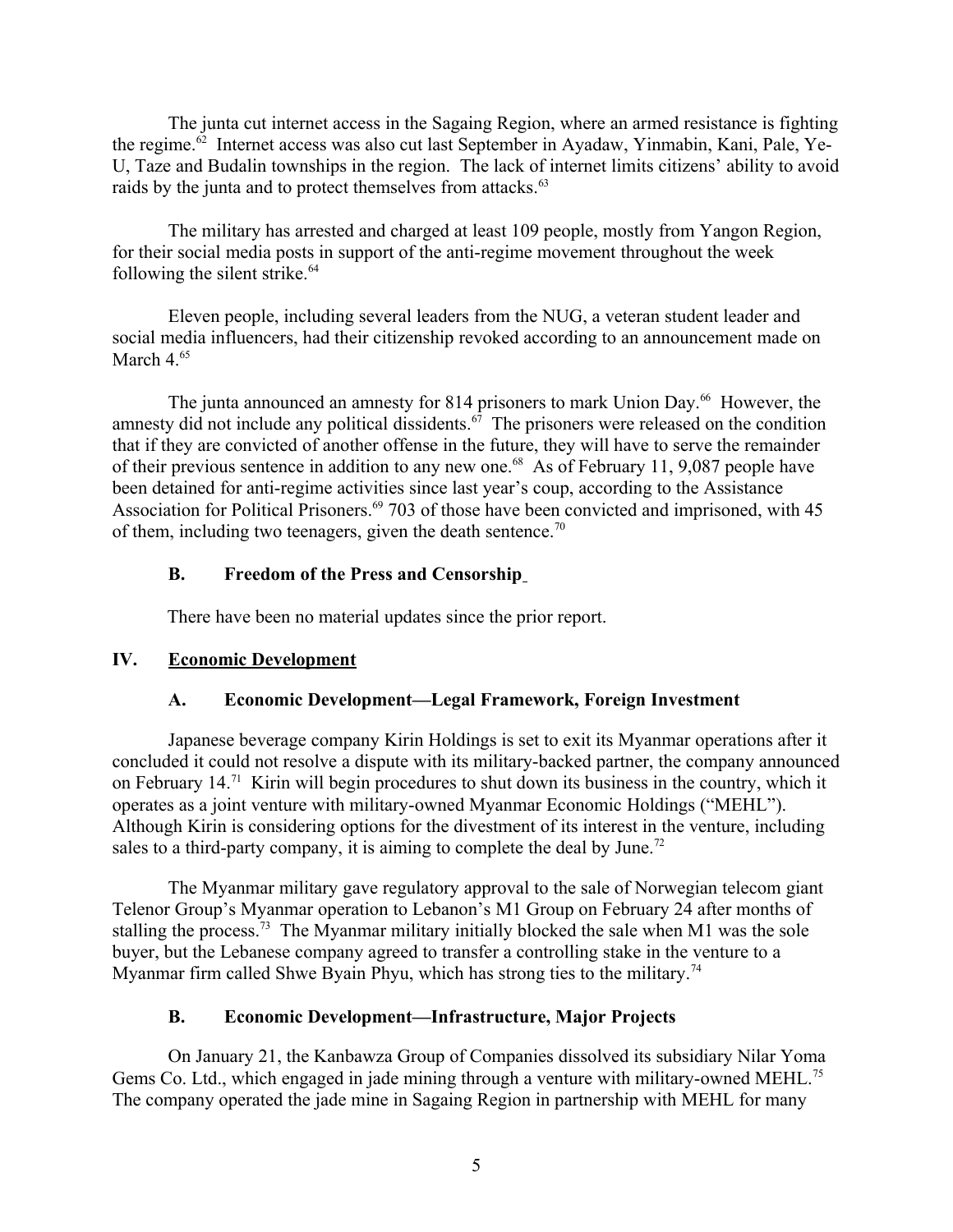years.[76](#page-8-29) Kanbawza Group is one of the largest privately owned diversified groups of companies in Myanmar, with interests in the mining, banking, aviation, insurance, manufacturing, real estate, trading and other industries.<sup>[77](#page-8-30)</sup>

### <span id="page-5-4"></span><span id="page-5-3"></span>**C. Land Seizure**

<span id="page-5-5"></span>There have been no material updates since the prior report.

### **V. Peace Talks and Ethnic Violence**

### <span id="page-5-6"></span><span id="page-5-2"></span><span id="page-5-1"></span>**A. Ethnic Violence**

The Kachin Independence Army ("KIA") attacked five Myanmar army bases in Kachin and northern Shan States on February 1—the anniversary of the country's military coup— managing to "overrun and torch" one of the locations, a spokesperson for the organization said.<sup>[78](#page-8-31)</sup> KIA forces reportedly attacked two bases in Kachin State's Putao Township, accompanied by members of the Putao People's Defense Force.<sup>[79](#page-8-32)</sup> They set fire to a base jointly operated by the junta and a Myanmar army-allied militia.<sup>[80](#page-8-33)</sup> A few miles away, the allied forces also attacked the Shin Gat Bum base near Ma Hsee Yang village.  $81$ 

<span id="page-5-9"></span><span id="page-5-8"></span><span id="page-5-7"></span>In northern Shan State's Kutkai Township, the KIA also attacked the junta's tactical hill on the same day.[82](#page-8-35) A Kutkai local said one civilian suffered a leg injury from a shell explosion as the military continued to fire artillery from the hill following the KIA retreat.<sup>[83](#page-8-36)</sup> The KIA also attacked a junta base at Nam Hkaing bridge, some 20 miles northwest of Kutkai town and near Namkham Township and the Chinese border.<sup>[84](#page-8-37)</sup> The junta has not released any information about recent clashes with the KIA in Kachin and northern Shan States.<sup>[85](#page-8-38)</sup>

<span id="page-5-10"></span>Fighting between Myanmar junta troops and local militias has intensified along the border of Shan and Kayah States, leaving at least 10 civilians and 80 junta soldiers dead, with around 20 PDF fighters also killed in the clashes.<sup>[86](#page-8-39)</sup>

Local aid groups and other sources say fighting began on February 16 in the town of Mobye in southern Shan State and spread to Nang Mae Khon in Kayah State, forcing more than  $30,000$  people to flee their homes.<sup>[87](#page-8-40)</sup> A spokesman for the Karenni National Defense Force said that the fighting had been intense for eight days in a row.<sup>[88](#page-8-41)</sup>

### <span id="page-5-20"></span><span id="page-5-19"></span><span id="page-5-18"></span><span id="page-5-17"></span><span id="page-5-16"></span><span id="page-5-15"></span><span id="page-5-14"></span><span id="page-5-13"></span><span id="page-5-12"></span><span id="page-5-11"></span><span id="page-5-0"></span>**B. Peace Talks**

The Myanmar junta invited ethnic armed organizations (excluding those it has declared as "terrorist groups") to attend preliminary peace talks on Union Day, February 12.<sup>[89](#page-8-42)</sup> The junta has declared the parallel civilian NUG, its parliamentary body, the Committee Representing Pvidaungsu Hluttaw, and it armed wing, the People's Defense Force, as terrorist groups.<sup>[90](#page-8-43)</sup> Several ethnic armed groups have allied with civilian resistance forces to resist the junta's rule and declined to attend.<sup>[91](#page-8-44)</sup> Representatives of only eleven ethnic armed organizations attended the event and most only sent liaison officers.<sup>[92](#page-8-45)</sup> The head of the Foreign Affairs Department of the Karen National Union, one of the major ethnic armed groups and a signatory to the NCA, said,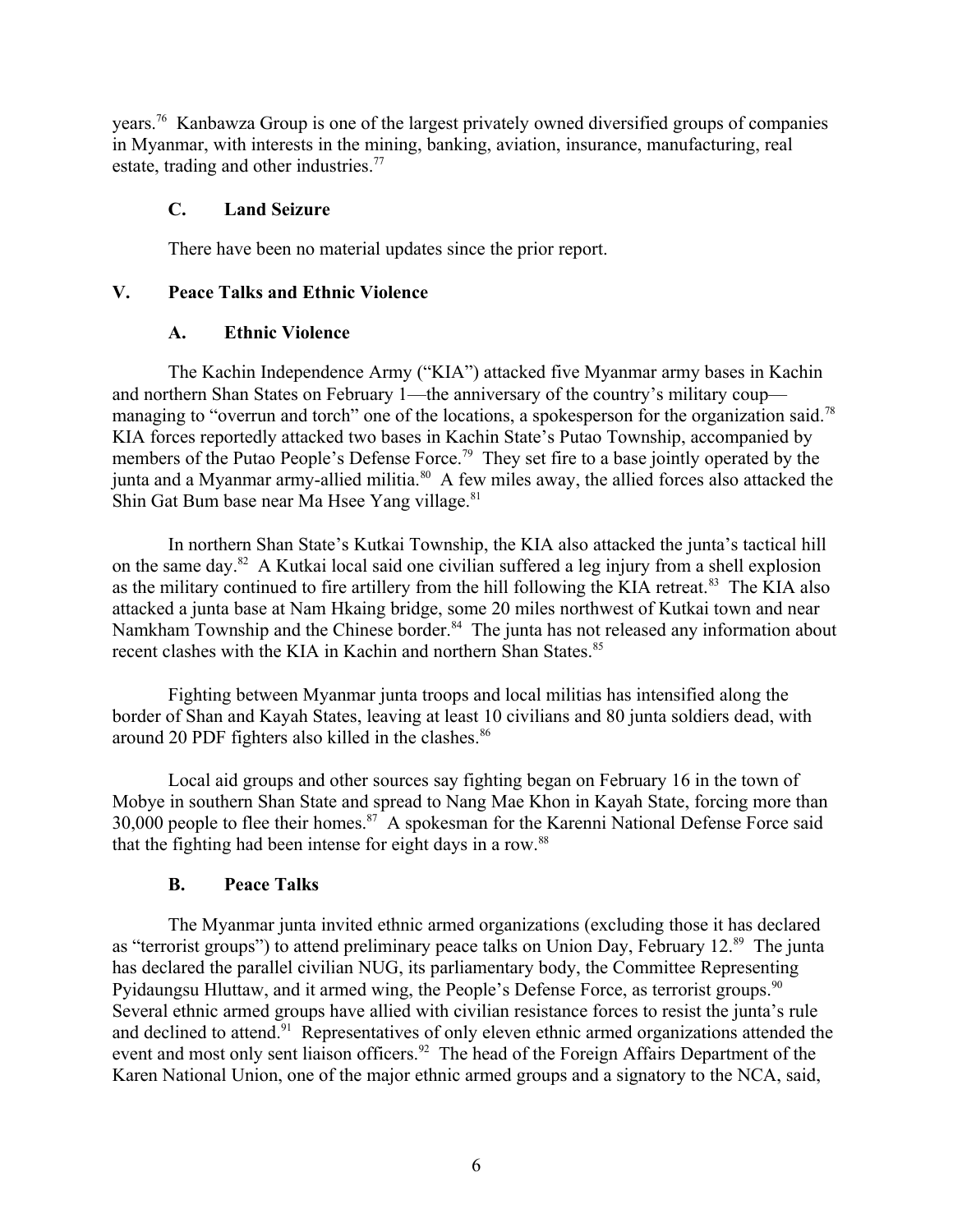"The regime has already violated the NCA … The military is the main enemy and destroyer of peace, and thus we have nothing to discuss with them."[93](#page-8-46)

<span id="page-6-5"></span><span id="page-6-4"></span><span id="page-6-3"></span><span id="page-6-2"></span><span id="page-6-1"></span><span id="page-6-0"></span>The Kachin Independence Army ("KIA") urged the NUG to commit to implementing the 1947 Panglong Agreement and establish a federal democracy.[94](#page-8-47) The KIA has been fighting the military regime alongside the People's Defense Force.<sup>[95](#page-8-48)</sup> The 1947 Panglong Agreement was signed ahead of independence from Britain, and its signatories included Aung San, the independence leader, and the leaders of various ethnic minorities, including a Kachin representative, who agreed to join the union in exchange for federal autonomy.<sup>[96](#page-8-49)</sup> The deal offered ethnic minorities the possibility of seceding from the union if they were dissatisfied with the new nation. $97$  However, the assassination of Aung San before independence and a military coup in 1962 crushed the promises made at Panglong.<sup>[98](#page-9-1)</sup>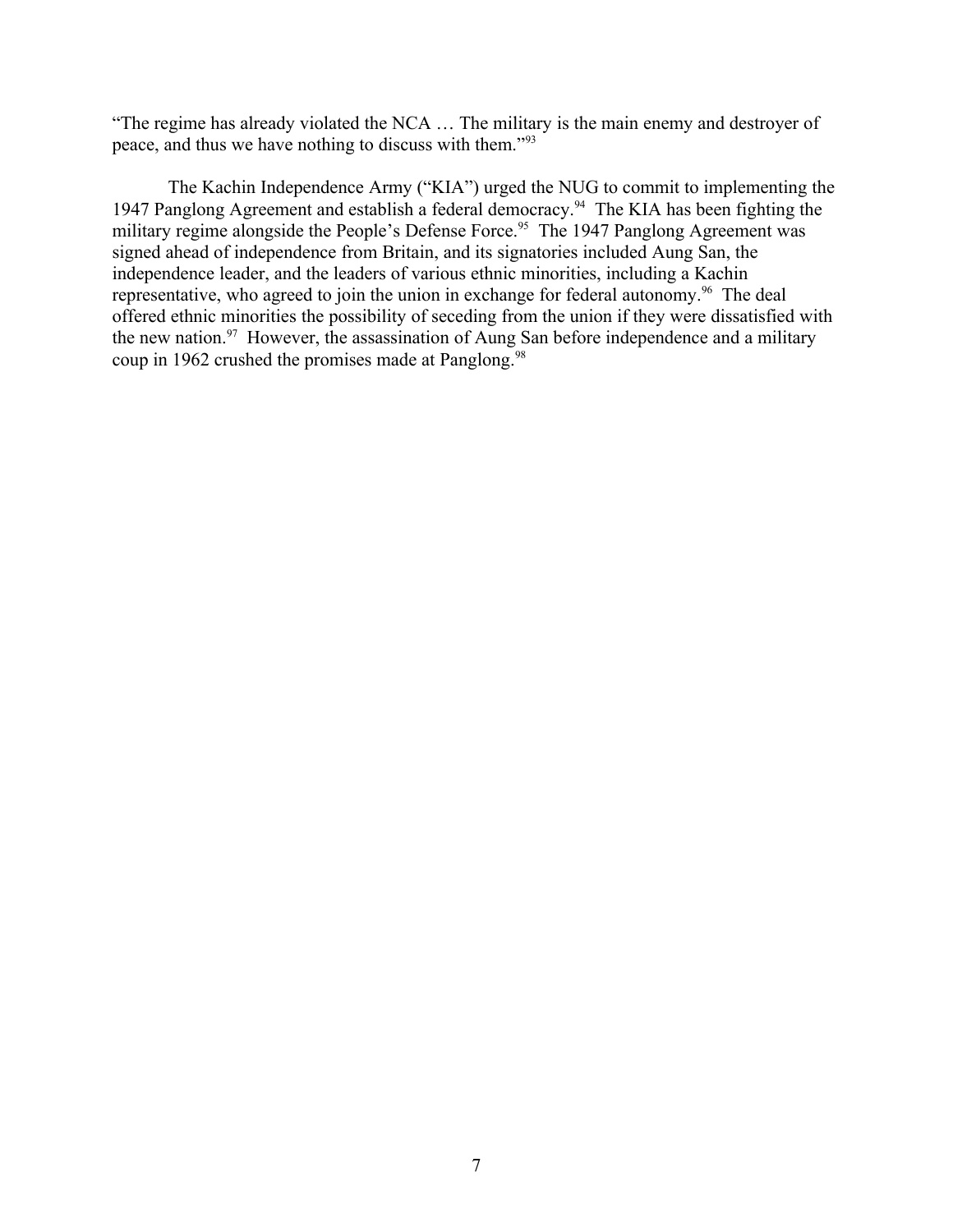<span id="page-7-23"></span><span id="page-7-22"></span><span id="page-7-21"></span><span id="page-7-20"></span><span id="page-7-19"></span><span id="page-7-18"></span><span id="page-7-17"></span><span id="page-7-16"></span><span id="page-7-15"></span><span id="page-7-14"></span><span id="page-7-13"></span><span id="page-7-12"></span><span id="page-7-11"></span><span id="page-7-10"></span><span id="page-7-9"></span><span id="page-7-8"></span><span id="page-7-7"></span><span id="page-7-6"></span><span id="page-7-5"></span><span id="page-7-4"></span><span id="page-7-3"></span><span id="page-7-2"></span><span id="page-7-1"></span><span id="page-7-0"></span> Myanmar Now, February 2, 2022: [https://www.myanmar-now.org/en/news/nugs-forces-carry-out-bomb-attacks-across-yangon-on](https://www.myanmar-now.org/en/news/nugs-forces-carry-out-bomb-attacks-across-yangon-on-coup-anniversary)[coup-anniversary](https://www.myanmar-now.org/en/news/nugs-forces-carry-out-bomb-attacks-across-yangon-on-coup-anniversary). The Irrawaddy, February 17, 2022: [https://www.irrawaddy.com/news/burma/regime-soldiers-and-pro-junta-militia-reportedly](https://www.irrawaddy.com/news/burma/regime-soldiers-and-pro-junta-militia-reportedly-killed-in-upper-myanmar-raids.html)[killed-in-upper-myanmar-raids.html](https://www.irrawaddy.com/news/burma/regime-soldiers-and-pro-junta-militia-reportedly-killed-in-upper-myanmar-raids.html). *Id.* Myanmar Now, February 22, 2022: [https://www.myanmar-now.org/en/news/five-resistance-fighters-killed-in-junta-raid-on-khin-u](https://www.myanmar-now.org/en/news/five-resistance-fighters-killed-in-junta-raid-on-khin-u-township-defence-force-base)[township-defence-force-base](https://www.myanmar-now.org/en/news/five-resistance-fighters-killed-in-junta-raid-on-khin-u-township-defence-force-base). *Id. Id.* Myanmar Now, February 25, 2022: [https://www.myanmar-now.org/en/news/myanmar-army-lieutenant-colonel-defects-to-the](https://www.myanmar-now.org/en/news/myanmar-army-lieutenant-colonel-defects-to-the-resistance)[resistance](https://www.myanmar-now.org/en/news/myanmar-army-lieutenant-colonel-defects-to-the-resistance) *Id. Id.; see also* Mizzima, February 10, 2022: [https://mizzima.com/article/two-myanmar-junta-soldiers-desert-army-southern-shan](https://mizzima.com/article/two-myanmar-junta-soldiers-desert-army-southern-shan-state)[state](https://mizzima.com/article/two-myanmar-junta-soldiers-desert-army-southern-shan-state). Myanmar Now, February 1, 2022: [https://www.myanmar-now.org/en/news/burned-corpses-found-in-magway-oil-drilling-region](https://www.myanmar-now.org/en/news/burned-corpses-found-in-magway-oil-drilling-region-amid-junta-arson-campaign)[amid-junta-arson-campaign](https://www.myanmar-now.org/en/news/burned-corpses-found-in-magway-oil-drilling-region-amid-junta-arson-campaign). *Id.* Myanmar Now, February 4, 2022: [https://www.myanmar-now.org/en/news/nearly-100-houses-torched-in-thantlang-during-three](https://www.myanmar-now.org/en/news/nearly-100-houses-torched-in-thantlang-during-three-days-of-fighting)[days-of-fighting](https://www.myanmar-now.org/en/news/nearly-100-houses-torched-in-thantlang-during-three-days-of-fighting). *Id.* Mizzima, February 21, 2022: [https://mizzima.com/article/myanmar-junta-troops-burn-medical-equipment-wanma-thu-district](https://mizzima.com/article/myanmar-junta-troops-burn-medical-equipment-wanma-thu-district-hospital)[hospital](https://mizzima.com/article/myanmar-junta-troops-burn-medical-equipment-wanma-thu-district-hospital) Myanmar Now, February 8, 2022: [https://www.myanmar-now.org/en/news/burned-bodies-discovered-in-wetlet-township-village](https://www.myanmar-now.org/en/news/burned-bodies-discovered-in-wetlet-township-village-occupied-by-junta-troops)[occupied-by-junta-troops.](https://www.myanmar-now.org/en/news/burned-bodies-discovered-in-wetlet-township-village-occupied-by-junta-troops) *Id.* Myanmar Now, February 10, 2022: [https://www.myanmar-now.org/en/news/junta-soldiers-burn-homes-crops-and-livestock](https://www.myanmar-now.org/en/news/junta-soldiers-burn-homes-crops-and-livestock-during-stay-at-village-in-taze)[during-stay-at-village-in-taze](https://www.myanmar-now.org/en/news/junta-soldiers-burn-homes-crops-and-livestock-during-stay-at-village-in-taze). *Id*. Myanmar Now, February 11, 2022: [https://www.myanmar-now.org/en/news/five-local-defence-force-members-killed-during](https://www.myanmar-now.org/en/news/five-local-defence-force-members-killed-during-junta-raid-in-sagaings-kawlin-township)[junta-raid-in-sagaings-kawlin-township](https://www.myanmar-now.org/en/news/five-local-defence-force-members-killed-during-junta-raid-in-sagaings-kawlin-township). Mizzima, February 19, 2022: <https://mizzima.com/article/village-270-houses-sagaing-completely-destroyed-junta-arsonists>. Myanmar Now, February 15, 2022: [https://www.myanmar-now.org/en/news/myanmar-army-troops-burn-dozens-of-homes](https://www.myanmar-now.org/en/news/myanmar-army-troops-burn-dozens-of-homes-across-four-sagaing-villages)[across-four-sagaing-villages.](https://www.myanmar-now.org/en/news/myanmar-army-troops-burn-dozens-of-homes-across-four-sagaing-villages) The Irrawaddy, February 11, 2022: [https://www.irrawaddy.com/news/burma/thousands-flee-as-myanmar-regime-raids-villages](https://www.irrawaddy.com/news/burma/thousands-flee-as-myanmar-regime-raids-villages-in-sagaing-region.html)[in-sagaing-region.html](https://www.irrawaddy.com/news/burma/thousands-flee-as-myanmar-regime-raids-villages-in-sagaing-region.html). Myanmar Now, February 15, 2022: [https://www.myanmar-now.org/en/news/myanmar-army-troops-burn-dozens-of-homes](https://www.myanmar-now.org/en/news/myanmar-army-troops-burn-dozens-of-homes-across-four-sagaing-villages)[across-four-sagaing-villages.](https://www.myanmar-now.org/en/news/myanmar-army-troops-burn-dozens-of-homes-across-four-sagaing-villages) The Irrawaddy, February 16, 2022: [https://www.irrawaddy.com/news/burma/regime-forces-torch-houses-in-upper-myanmar-in](https://www.irrawaddy.com/news/burma/regime-forces-torch-houses-in-upper-myanmar-in-latest-arson-attack.html)[latest-arson-attack.html](https://www.irrawaddy.com/news/burma/regime-forces-torch-houses-in-upper-myanmar-in-latest-arson-attack.html). The Guardian, February 1, 2022: [https://www.theguardian.com/global-development/2022/feb/01/silent-strike-empties-streets-in](https://www.theguardian.com/global-development/2022/feb/01/silent-strike-empties-streets-in-myanmar-on-anniversary-of-coup)[myanmar-on-anniversary-of-coup.](https://www.theguardian.com/global-development/2022/feb/01/silent-strike-empties-streets-in-myanmar-on-anniversary-of-coup) *Id. Id.* Myanmar Now, February 22, 2022: [https://www.myanmar-now.org/en/news/woman-has-miscarriage-after-crackdown-on](https://www.myanmar-now.org/en/news/woman-has-miscarriage-after-crackdown-on-monywa-protest)[monywa-protest](https://www.myanmar-now.org/en/news/woman-has-miscarriage-after-crackdown-on-monywa-protest). *Id.* The Irrawaddy, February 2, 2022: [https://www.irrawaddy.com/news/burma/despite-junta-threats-myanmar-people-mark-coup](https://www.irrawaddy.com/news/burma/despite-junta-threats-myanmar-people-mark-coup-anniversary-with-silent-strike.html)[anniversary-with-silent-strike.html](https://www.irrawaddy.com/news/burma/despite-junta-threats-myanmar-people-mark-coup-anniversary-with-silent-strike.html). *Id.* Reuters, February 1, 2022: [https://www.reuters.com/world/asia-pacific/myanmar-activists-vow-defy-junta-with-strike-coup](https://www.reuters.com/world/asia-pacific/myanmar-activists-vow-defy-junta-with-strike-coup-anniversary-2022-02-01/)[anniversary-2022-02-01/](https://www.reuters.com/world/asia-pacific/myanmar-activists-vow-defy-junta-with-strike-coup-anniversary-2022-02-01/). The Irrawaddy, February 24, 2022: [https://www.irrawaddy.com/news/burma/two-killed-38-injured-at-rally-attack-on-myanmar](https://www.irrawaddy.com/news/burma/two-killed-38-injured-at-rally-attack-on-myanmar-coup-anniversary.html)[coup-anniversary.html](https://www.irrawaddy.com/news/burma/two-killed-38-injured-at-rally-attack-on-myanmar-coup-anniversary.html). The Irrawaddy, February 16, 2022: [https://www.irrawaddy.com/news/burma/myanmar-junta-seizes-anti-regime-celebrity-and](https://www.irrawaddy.com/news/burma/myanmar-junta-seizes-anti-regime-celebrity-and-journalist-homes.html)journalist-homes html. *Id*. *Id*. *Id*. *Id*. *Id*. The Irrawaddy, February 4, 2022: [https://www.irrawaddy.com/news/burma/myanmar-junta-files-11th-corruption-charge-against](https://www.irrawaddy.com/news/burma/myanmar-junta-files-11th-corruption-charge-against-daw-aung-san-suu-kyi.html)[daw-aung-san-suu-kyi.html](https://www.irrawaddy.com/news/burma/myanmar-junta-files-11th-corruption-charge-against-daw-aung-san-suu-kyi.html). *Id*. *Id*. The Irrawaddy, February 18, 2022: [https://www.irrawaddy.com/news/burma/myanmar-junta-jails-ousted-nlds-bago-chief](https://www.irrawaddy.com/news/burma/myanmar-junta-jails-ousted-nlds-bago-chief-minister-for-20-years.html)[minister-for-20-years.html.](https://www.irrawaddy.com/news/burma/myanmar-junta-jails-ousted-nlds-bago-chief-minister-for-20-years.html) *Id*. *Id*.

<span id="page-7-45"></span><span id="page-7-44"></span><span id="page-7-43"></span><span id="page-7-42"></span><span id="page-7-41"></span><span id="page-7-40"></span><span id="page-7-39"></span><span id="page-7-38"></span><span id="page-7-37"></span><span id="page-7-36"></span><span id="page-7-35"></span><span id="page-7-34"></span><span id="page-7-33"></span><span id="page-7-32"></span><span id="page-7-31"></span><span id="page-7-30"></span><span id="page-7-29"></span><span id="page-7-28"></span><span id="page-7-27"></span><span id="page-7-26"></span><span id="page-7-25"></span><span id="page-7-24"></span> The Irrawaddy, February 22, 2022: [https://www.irrawaddy.com/news/burma/myanmar-junta-asks-uns-top-court-to-drop](https://www.irrawaddy.com/news/burma/myanmar-junta-asks-uns-top-court-to-drop-rohingya-genocide-case-at-hearing-in-the-hague.html)[rohingya-genocide-case-at-hearing-in-the-hague.html](https://www.irrawaddy.com/news/burma/myanmar-junta-asks-uns-top-court-to-drop-rohingya-genocide-case-at-hearing-in-the-hague.html).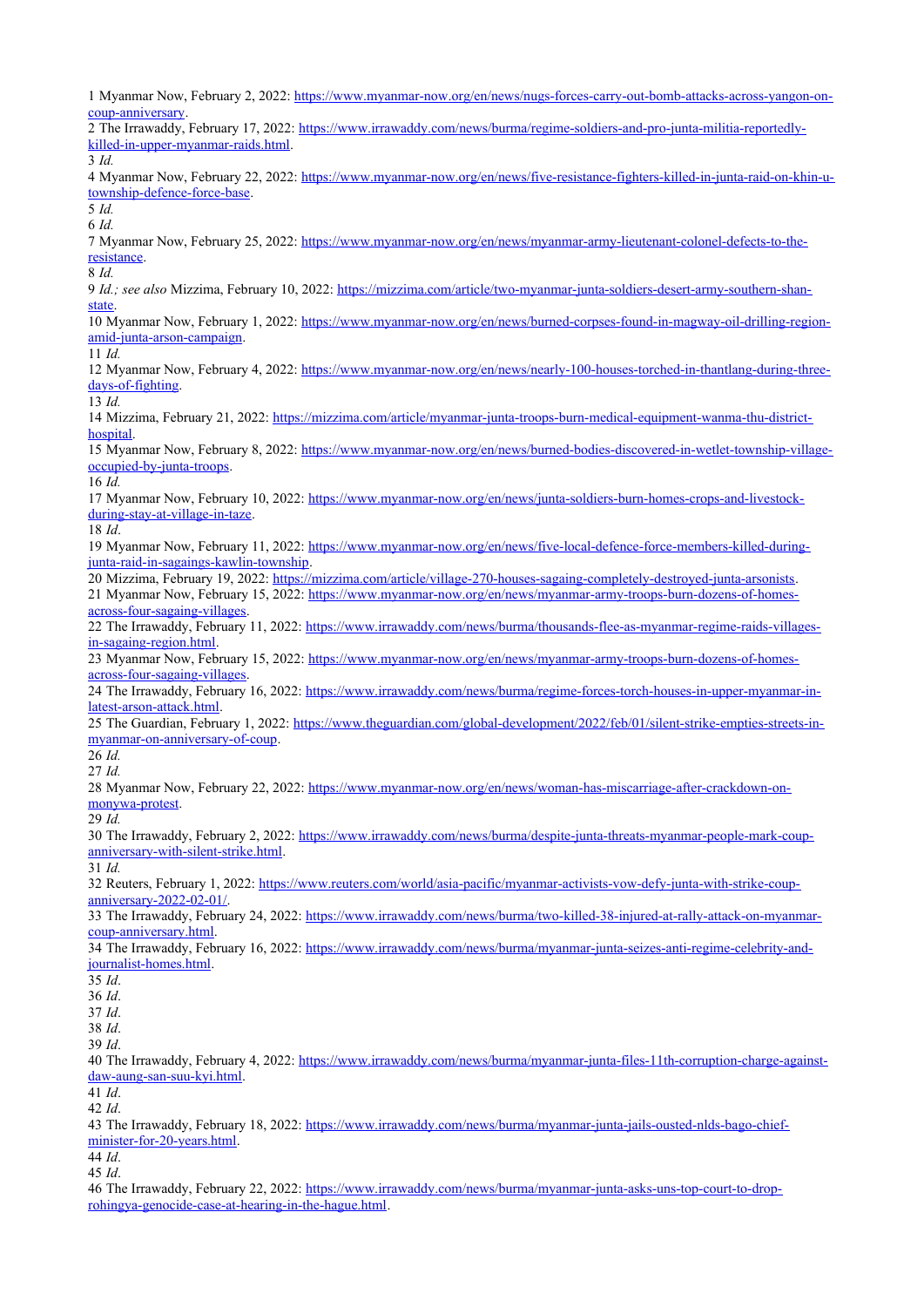<span id="page-8-49"></span><span id="page-8-48"></span><span id="page-8-47"></span><span id="page-8-46"></span><span id="page-8-45"></span><span id="page-8-44"></span><span id="page-8-43"></span><span id="page-8-42"></span><span id="page-8-41"></span><span id="page-8-40"></span><span id="page-8-39"></span><span id="page-8-38"></span><span id="page-8-37"></span><span id="page-8-36"></span><span id="page-8-35"></span><span id="page-8-34"></span><span id="page-8-33"></span><span id="page-8-32"></span><span id="page-8-31"></span><span id="page-8-30"></span><span id="page-8-29"></span><span id="page-8-28"></span><span id="page-8-27"></span><span id="page-8-26"></span><span id="page-8-25"></span><span id="page-8-24"></span><span id="page-8-23"></span><span id="page-8-22"></span><span id="page-8-21"></span><span id="page-8-20"></span><span id="page-8-19"></span><span id="page-8-18"></span><span id="page-8-17"></span><span id="page-8-16"></span><span id="page-8-15"></span><span id="page-8-14"></span><span id="page-8-13"></span><span id="page-8-12"></span><span id="page-8-11"></span><span id="page-8-10"></span><span id="page-8-9"></span><span id="page-8-8"></span><span id="page-8-7"></span><span id="page-8-6"></span><span id="page-8-5"></span><span id="page-8-4"></span><span id="page-8-3"></span><span id="page-8-2"></span><span id="page-8-1"></span><span id="page-8-0"></span> Frontier Myanmar, February 24, 2022: [https://www.frontiermyanmar.net/en/genocide-case-is-legitimate-gambia-tells-un-top](https://www.frontiermyanmar.net/en/genocide-case-is-legitimate-gambia-tells-un-top-court/)[court/.](https://www.frontiermyanmar.net/en/genocide-case-is-legitimate-gambia-tells-un-top-court/) Mizzima, February 24, 2022: [https://mizzima.com/article/protestors-voice-support-victims-myanmar-military-violence-hague](https://mizzima.com/article/protestors-voice-support-victims-myanmar-military-violence-hague-hearing)[hearing.](https://mizzima.com/article/protestors-voice-support-victims-myanmar-military-violence-hague-hearing) The Irrawaddy, February 22, 2022: [https://www.irrawaddy.com/news/burma/eu-adds-more-myanmar-companies-regime-officials](https://www.irrawaddy.com/news/burma/eu-adds-more-myanmar-companies-regime-officials-to-sanctions-list.html)[to-sanctions-list.html](https://www.irrawaddy.com/news/burma/eu-adds-more-myanmar-companies-regime-officials-to-sanctions-list.html). Mizzima, February 25, 2022: <https://mizzima.com/article/eu-should-enforce-new-sanctions-myanmar-junta-says-ngo>. The Irrawaddy: February 23, 2022: [https://www.irrawaddy.com/news/burma/china-russia-arming-myanmar-junta-un-rights](https://www.irrawaddy.com/news/burma/china-russia-arming-myanmar-junta-un-rights-expert.html)[expert.html](https://www.irrawaddy.com/news/burma/china-russia-arming-myanmar-junta-un-rights-expert.html). The Irrawaddy: February 18, 2022: [https://www.irrawaddy.com/news/burma/asean-a-source-of-arms-investment-for-myanmar](https://www.irrawaddy.com/news/burma/asean-a-source-of-arms-investment-for-myanmar-junta-report.html)[junta-report.html](https://www.irrawaddy.com/news/burma/asean-a-source-of-arms-investment-for-myanmar-junta-report.html). Mizzima, February 3, 2022:<https://mizzima.com/article/un-security-council-urges-immediate-end-myanmar-violence>. Mizzima, February 3, 2022:<https://mizzima.com/article/asean-urges-immediate-end-myanmar-violence>. Mizzima, February 2, 2022:<https://mizzima.com/article/countries-release-joint-statement-mark-myanmar-coup-anniversary>. Mizzima, February 7, 2022: [https://mizzima.com/article/un-special-envoy-myanmar-ruffles-feathers-her-remarks-about-junta.](https://mizzima.com/article/un-special-envoy-myanmar-ruffles-feathers-her-remarks-about-junta) Mizzima, February 4, 2022:<https://mizzima.com/article/myanmar-junta-slams-dictating-un-rights-chief>. Mizzima, February 23, 2022: <https://mizzima.com/article/myanmar-csos-meet-un-special-envoy>. The Irrawaddy, February 24, 2022: [https://www.irrawaddy.com/news/burma/myanmar-junta-threatens-to-disband-two-major](https://www.irrawaddy.com/news/burma/myanmar-junta-threatens-to-disband-two-major-parties-after-they-refuse-to-submit-financial-records.html)[parties-after-they-refuse-to-submit-financial-records.html](https://www.irrawaddy.com/news/burma/myanmar-junta-threatens-to-disband-two-major-parties-after-they-refuse-to-submit-financial-records.html). *Id*. *Id*. The Irrawaddy, March 7, 2022: [https://www.irrawaddy.com/news/burma/sagaing-region-internet-shut-down-amid-myanmar](https://www.irrawaddy.com/news/burma/sagaing-region-internet-shut-down-amid-myanmar-junta-raids.html)[junta-raids.html](https://www.irrawaddy.com/news/burma/sagaing-region-internet-shut-down-amid-myanmar-junta-raids.html) *Id*. The Irrawaddy, February 3, 2022: [https://www.irrawaddy.com/news/burma/myanmar-regime-detains-over-100-people-for](https://www.irrawaddy.com/news/burma/myanmar-regime-detains-over-100-people-for-supporting-silent-strike-online.html)[supporting-silent-strike-online.html](https://www.irrawaddy.com/news/burma/myanmar-regime-detains-over-100-people-for-supporting-silent-strike-online.html). The Irrawaddy, March 7, 2022: [https://www.irrawaddy.com/news/burma/myanmar-regime-revokes-citizenship-of-11-prominent](https://www.irrawaddy.com/news/burma/myanmar-regime-revokes-citizenship-of-11-prominent-resistance-figures.html)[resistance-figures.html](https://www.irrawaddy.com/news/burma/myanmar-regime-revokes-citizenship-of-11-prominent-resistance-figures.html). The Irrawaddy, February 12, 2022: [https://www.irrawaddy.com/news/burma/myanmar-junta-announces-union-day-prisoner](https://www.irrawaddy.com/news/burma/myanmar-junta-announces-union-day-prisoner-amnesty.html)[amnesty.html.](https://www.irrawaddy.com/news/burma/myanmar-junta-announces-union-day-prisoner-amnesty.html) The Irrawaddy, February 14, 2022: [https://www.irrawaddy.com/news/burma/myanmar-juntas-prisoner-amnesty-no-political](https://www.irrawaddy.com/news/burma/myanmar-juntas-prisoner-amnesty-no-political-dissidents-released.html)[dissidents-released.html](https://www.irrawaddy.com/news/burma/myanmar-juntas-prisoner-amnesty-no-political-dissidents-released.html). *Id*. *Id*. *Id*. Nikkei Asia, February 14, 2022: [https://asia.nikkei.com/Spotlight/Myanmar-Crisis/Kirin-makes-painful-decision-to-exit-](https://asia.nikkei.com/Spotlight/Myanmar-Crisis/Kirin-makes-painful-decision-to-exit-Myanmar-over-human-rights)[Myanmar-over-human-rights.](https://asia.nikkei.com/Spotlight/Myanmar-Crisis/Kirin-makes-painful-decision-to-exit-Myanmar-over-human-rights) *Id*. Myanmar Now, February 24, 2022: [https://www.myanmar-now.org/en/news/telenor-sale-gets-green-light-from-myanmar-juntas](https://www.myanmar-now.org/en/news/telenor-sale-gets-green-light-from-myanmar-juntas-telecoms-regulator)[telecoms-regulator](https://www.myanmar-now.org/en/news/telenor-sale-gets-green-light-from-myanmar-juntas-telecoms-regulator). *Id*. The Irrawaddy, January 27, 2022: [https://www.irrawaddy.com/news/burma/myanmars-kbz-group-dissolves-subsidiary-that](https://www.irrawaddy.com/news/burma/myanmars-kbz-group-dissolves-subsidiary-that-operated-jade-mine-with-military.html)[operated-jade-mine-with-military.html](https://www.irrawaddy.com/news/burma/myanmars-kbz-group-dissolves-subsidiary-that-operated-jade-mine-with-military.html) *Id*. *Id*. Myanmar Now, February 3, 2022: [https://myanmar-now.org/en/news/kia-attacks-multiple-junta-bases-on-coup](https://myanmar-now.org/en/news/kia-attacks-multiple-junta-bases-on-coup-anniversary)[anniversary.](https://myanmar-now.org/en/news/kia-attacks-multiple-junta-bases-on-coup-anniversary) *Id*. *Id*. *Id*. *Id*. *Id*. *Id*. *Id*. Radio Free Asia, February 25, 2022, [https://www.rfa.org/english/news/myanmar/fighting-02252022154129.html.](https://www.rfa.org/english/news/myanmar/fighting-02252022154129.html) *Id*. *Id*. The Irrawaddy, February 7, 2022: [https://www.irrawaddy.com/news/burma/myanmar-junta-invites-some-ethnic-armed-groups-to](https://www.irrawaddy.com/news/burma/myanmar-junta-invites-some-ethnic-armed-groups-to-preliminary-peace-talks.html)[preliminary-peace-talks.html](https://www.irrawaddy.com/news/burma/myanmar-junta-invites-some-ethnic-armed-groups-to-preliminary-peace-talks.html). *Id*. The Irrawaddy, February 11, 2022: [https://www.irrawaddy.com/news/burma/myanmar-juntas-union-day-peace-talks-in-doubt-as](https://www.irrawaddy.com/news/burma/myanmar-juntas-union-day-peace-talks-in-doubt-as-most-eaos-wont-attend.html)[most-eaos-wont-attend.html](https://www.irrawaddy.com/news/burma/myanmar-juntas-union-day-peace-talks-in-doubt-as-most-eaos-wont-attend.html). The Irrawaddy, February 14, 2022: [https://www.irrawaddy.com/news/burma/myanmar-low-level-eao-representatives-attend](https://www.irrawaddy.com/news/burma/myanmar-low-level-eao-representatives-attend-junta-union-day-event.html)[junta-union-day-event.html](https://www.irrawaddy.com/news/burma/myanmar-low-level-eao-representatives-attend-junta-union-day-event.html). The Irrawaddy, February 7, 2022: [https://www.irrawaddy.com/news/burma/myanmar-junta-invites-some-ethnic-armed-groups-to](https://www.irrawaddy.com/news/burma/myanmar-junta-invites-some-ethnic-armed-groups-to-preliminary-peace-talks.html)[preliminary-peace-talks.html](https://www.irrawaddy.com/news/burma/myanmar-junta-invites-some-ethnic-armed-groups-to-preliminary-peace-talks.html). The Irrawaddy, February 14, 2022: [https://www.irrawaddy.com/news/burma/kia-chief-demands-myanmar-shadow-govt](https://www.irrawaddy.com/news/burma/kia-chief-demands-myanmar-shadow-govt-commitment-to-federal-democracy.html)[commitment-to-federal-democracy.html](https://www.irrawaddy.com/news/burma/kia-chief-demands-myanmar-shadow-govt-commitment-to-federal-democracy.html). *Id*. *Id*.